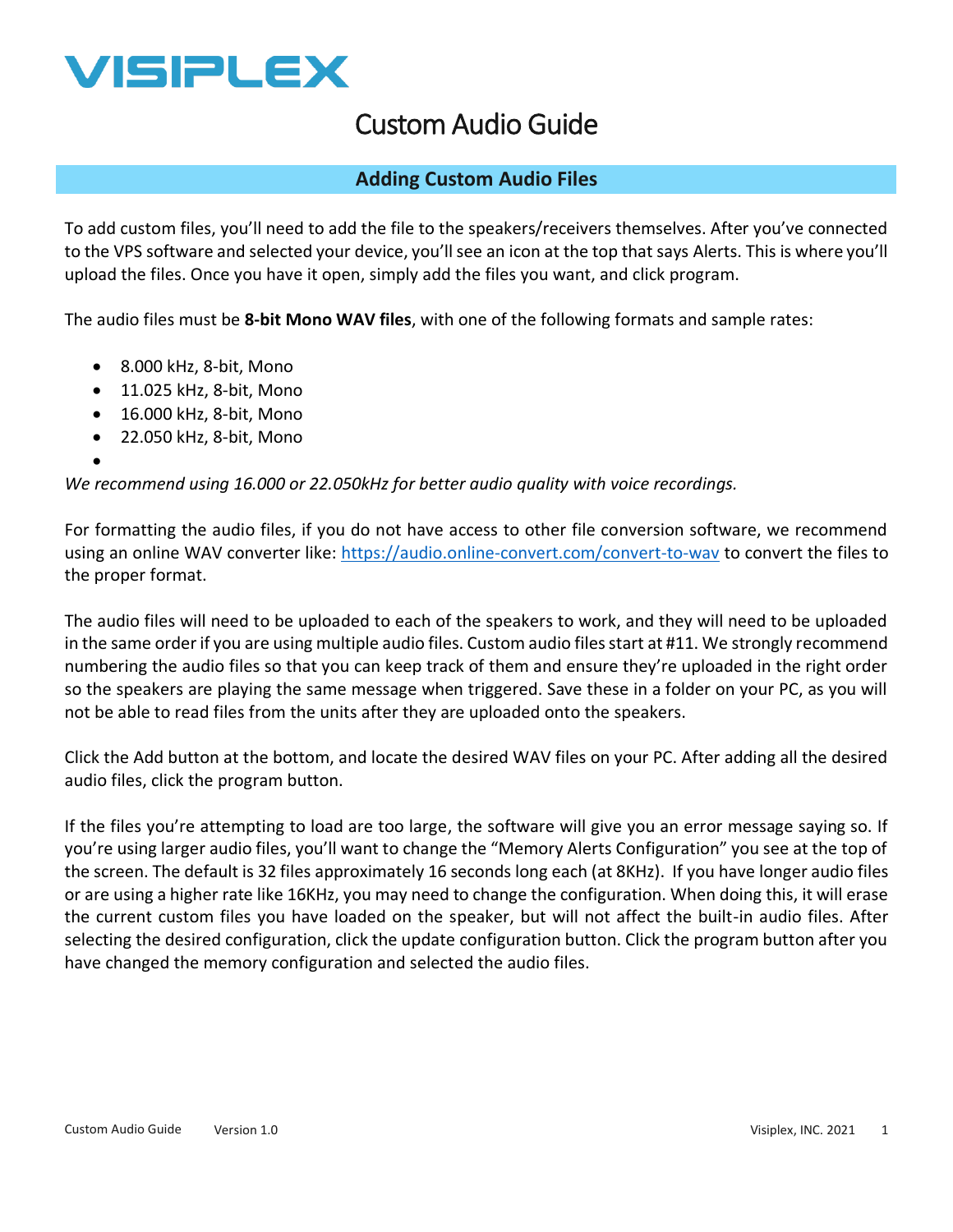## **Activating Custom Audio Files (VS4820)**

To activate the audio files on the VS4820, you'll create an event with the "TONE/VOICE/BELL ALERT" type. For the tone, select #11 and up for the custom audio files you have loaded. The first custom file is 11, second is 12 and so on. (The default built in audio files are #1-8, and can be found on our site under Audio Samples.)

You can also load the files on the VS4820 and play as a live audio transmission with the wireless PA speaker type. When programming the event, instead of choosing live as the mode, you'll select PPM-xx, where the xx is the number of the audio file. You can record and listen to your own messages on the VS4820 unit itself in the setup menu.

Note that the unit will not send alarm messages while transmitting live audio, as the system prioritizes live audio over message activation. For this reason, we recommend uploading the custom audio to the speakers themselves, and just having the VS4820 send the command to activate them.

## **Activating Custom Audio Files (VS4810 & VS4500)**

With the older VS4810 and VS4500 systems, you'll need to send a command that tells the speakers what audio file to play, and how to play it. The command will be sent to an ALPHANUMERIC or ALPHA PAGER type device ID. (Usually #300 by default to activate all speakers). This is the Generate Message command, formatted as: **GMTTDVPR**

- **GM**: Generate Message. Needs to be in front of the command, this tells units what type of command it is.
- **TT**: This is the two-digit number of the audio file you wish to play. You can find the built-in audio files on our website in Resources> Audio Samples> Built-In Audio Files. For example, if you want to play the D2 tone, it would be "02".
- **D**: Duration, 1-9. This makes the audio file play again with no delay, and can make certain tones sound longer. We recommend just leaving this set to 1.
- **V**: Volume, 1-4. 1 is 25% volume, 2 = 50%, 3 = 75%, 4 = 100%.
- **P**: Pause, 1-9. How many seconds you would like to pause between repeating the message. 2 seconds is the most common.
- **R**: Repeats, 1-9. How many times you want it to play the message. You can also use the letter A for 20 repeats,  $B = 60$ ,  $C = 120$ , and  $D = 240$ .

So, for example, you can use GM021323. It will play audio file #02, (the two-beep tone) with 1 duration, 75% volume. It will play it 3 times, with a 2 second pause between repeats.

Also, with the GM commands, there are two optional digits you can have on the end of that command making it an 8-digit command. Those are used to play a tone before the audio file. For example, if you wanted to play the "evacuation emergency" message, with a two-tone beep in front of the message you would add "21" to the end of the command. The first digit, #2 is the number of the tone it plays, the second digit #1 is for how many times to play the tone. So, the command would be GM04132321. This feature does not work on some older units.